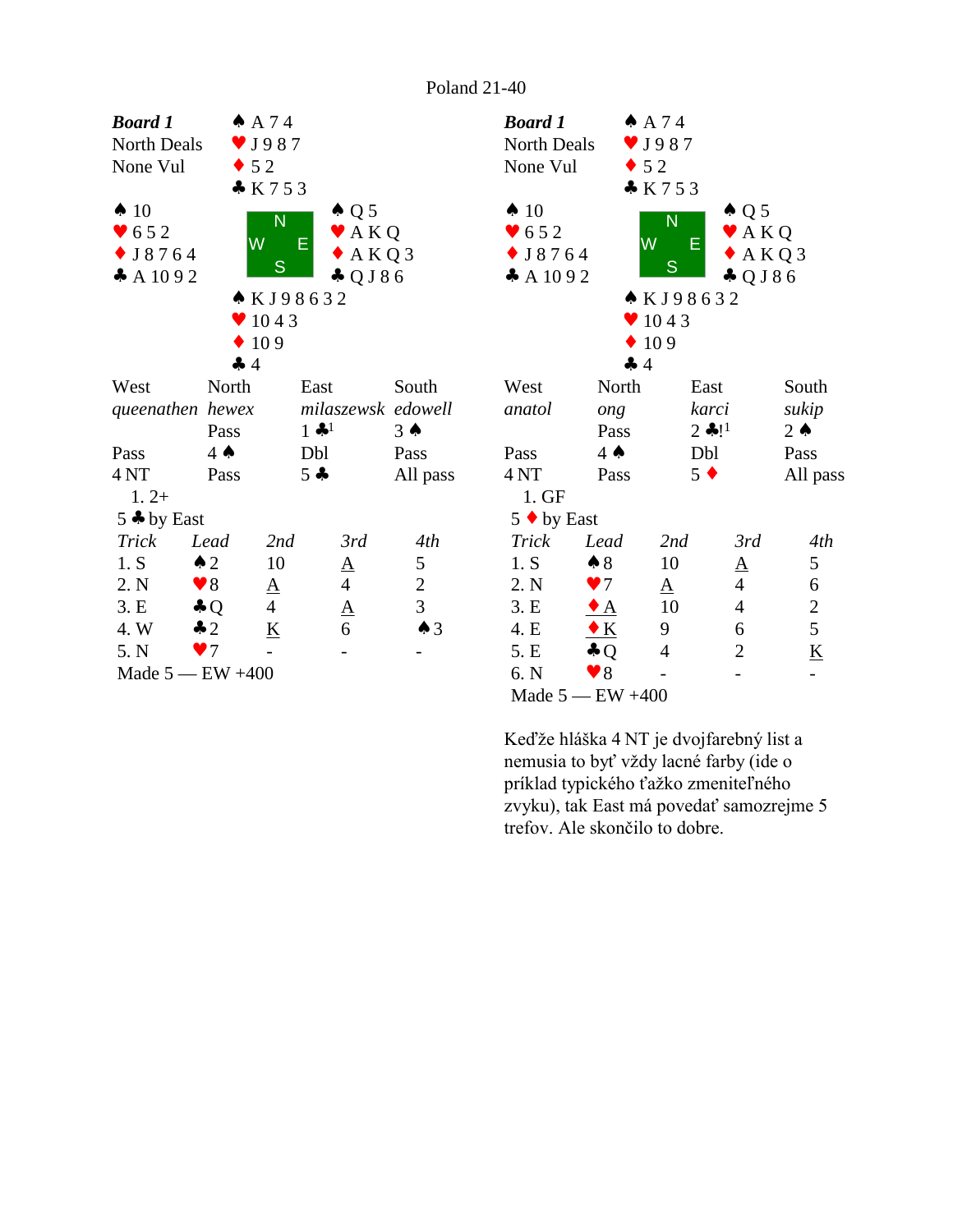

Toto je jedno z dvoch rozdaní, v ktorom sme zbytočne stratili dvojcifernú sumu impov.

Analýza licitácie pri večernej diskusii bola dosť náruživá, ale mimo Northu prevládol názor, že jeho list určite stojí po 4kárach partnera za reálny slemový pokus.

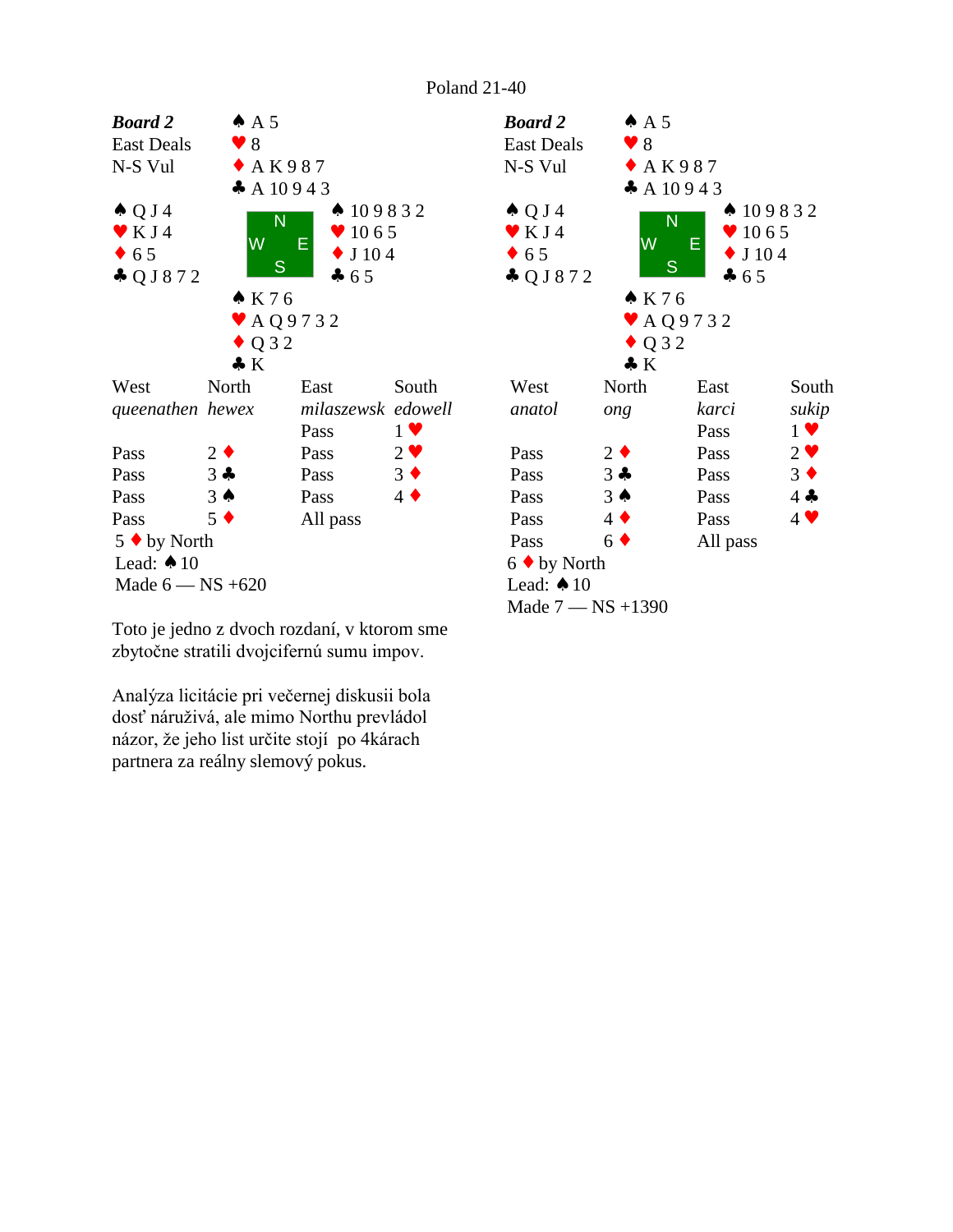



Po zmätočnej (napríklad 5srdcí) a nesystémovej (napríklad 3kára) licitácii naši predsa len trafili správny záväzok.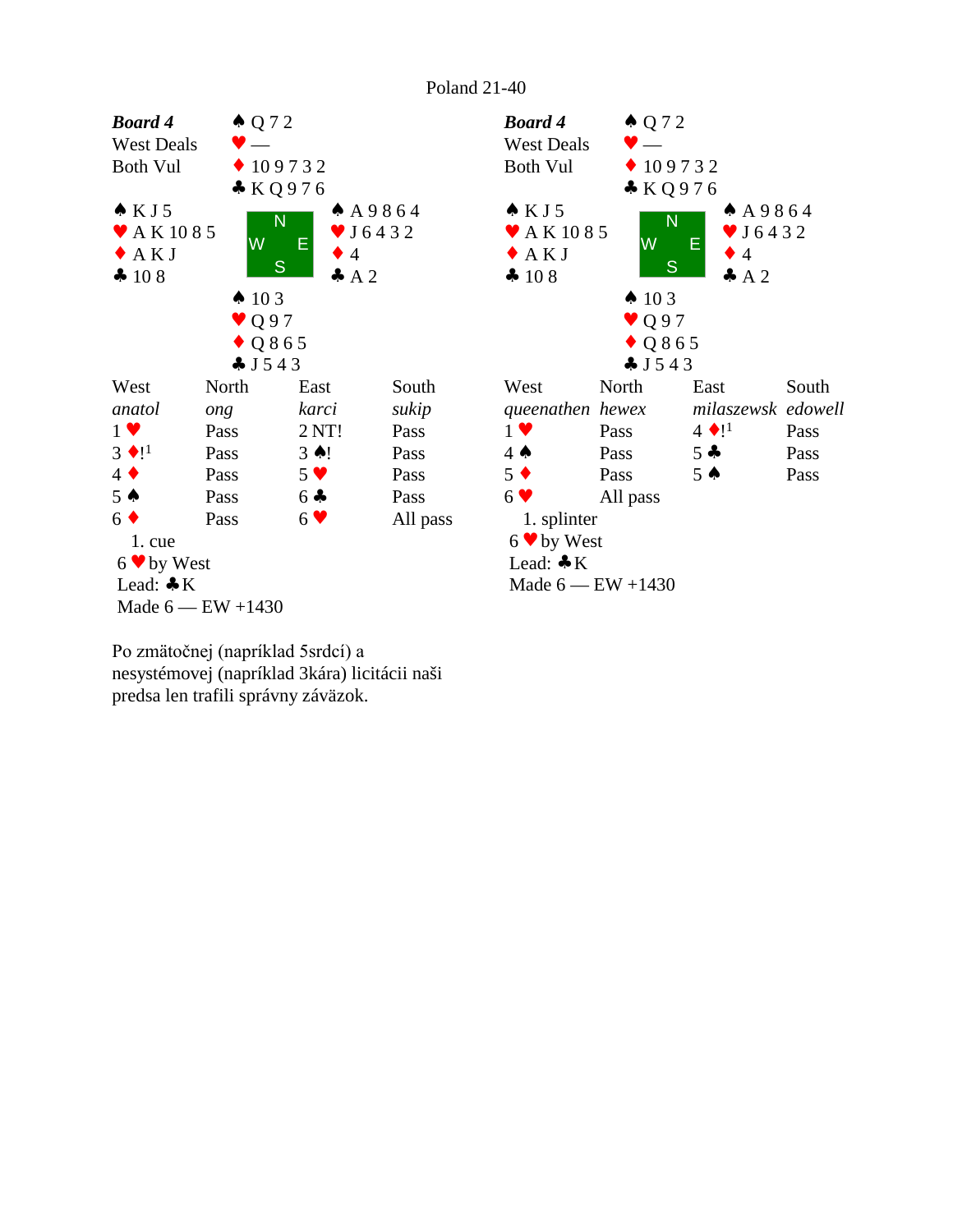

Už rebid 2piky nie je dobrý, ale ešte sa nič mali prísť 3srdcia. zlého nestalo. Rebid 3 NT je však už zlý,<br>mali prísť 3srdcia.<br>Po 3 NT má West problém. Nemá

samozrejme s rozlohou 0652 chuť hrať 3nt, ale zároveň partner môže mať list s rozlohou 6124, napríklad AQ10xxx, x, xx, AQxx, ktorému licit Eastu plne zodpovedá. Takže logicky pasuje.



Poland 21-40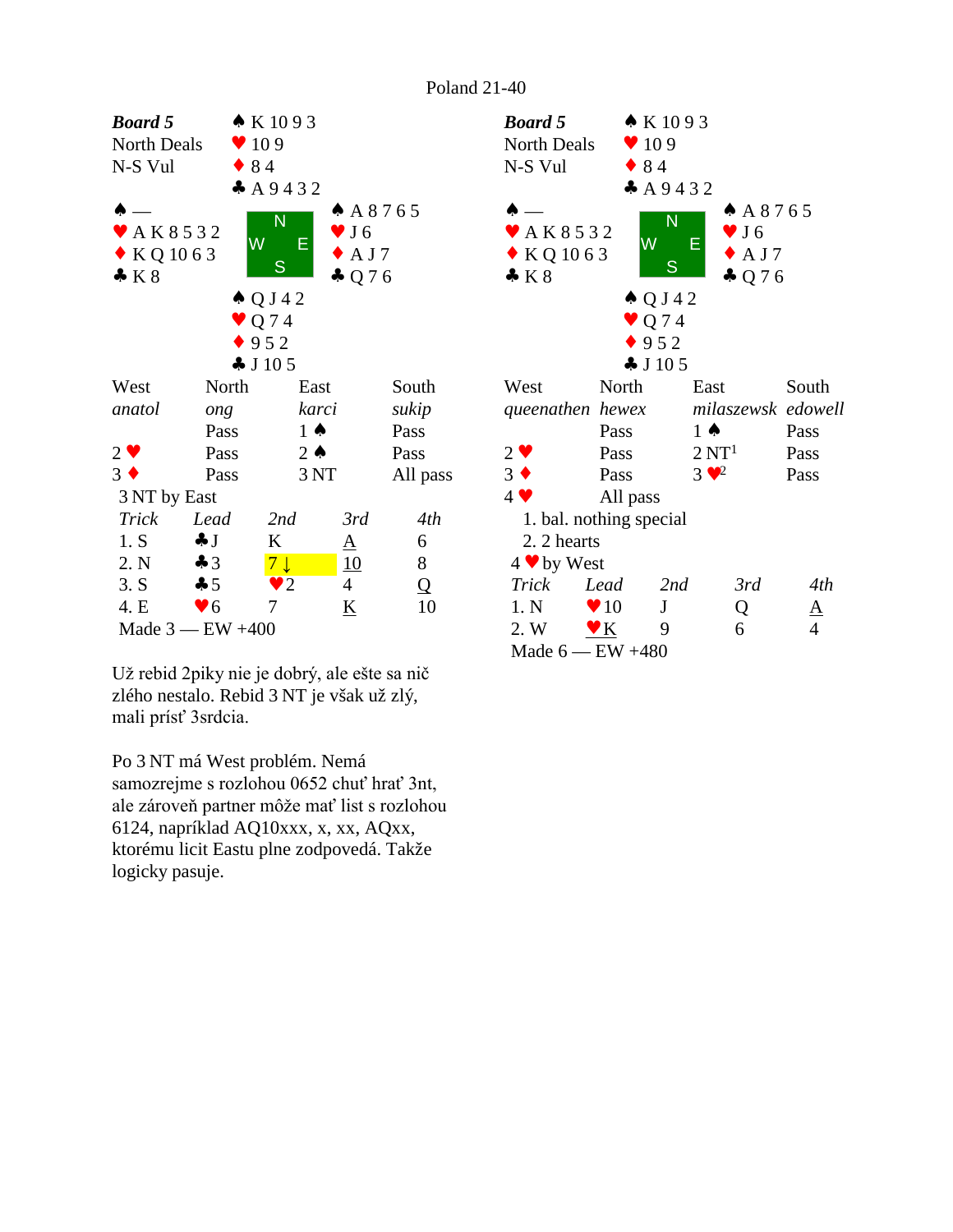

V tomto zápase dosť neortodoxne licitujúci North tentoraz strelil capa.

| <b>Board</b> 7                      | $\triangle$ 2          |                                   |                                                        |                |
|-------------------------------------|------------------------|-----------------------------------|--------------------------------------------------------|----------------|
| South Deals                         |                        | 9865432                           |                                                        |                |
| <b>Both Vul</b>                     |                        | $\bullet$ 762                     |                                                        |                |
|                                     | A8                     |                                   |                                                        |                |
| $A$ A J 1086<br>K J<br>AQ4<br>41076 | W                      | N<br>Е<br>S<br>$\triangle$ KQ97   | 4543<br>$\blacktriangleright$ AQ 107<br>1083<br>$-543$ |                |
|                                     |                        | KJ95                              |                                                        |                |
| West                                | North                  | KQJ92<br>East                     |                                                        | South          |
|                                     |                        |                                   | milaszewsk edowell                                     |                |
| queenathen hewex                    |                        |                                   |                                                        | $1 -$          |
| $1 \spadesuit$                      | Pass                   | $2 \triangle$                     |                                                        | Pass           |
| 2NT                                 | All pass               |                                   |                                                        |                |
| 2 NT by West                        |                        |                                   |                                                        |                |
| <b>Trick</b>                        | Lead                   | 2nd                               | 3rd                                                    | 4th            |
| 1. N                                | $\vee 8 \downarrow$    |                                   | $\bullet$ 5                                            | $\mathbf{J}$   |
| 2.E                                 | $\triangle$ 3          | $\overline{\mathsf{Q}}\downarrow$ |                                                        | 2              |
| 3. W                                | $\spadesuit$ J         | Q<br>$\bullet$ 2                  | <u>A</u><br>4                                          | K              |
| 4. S                                | $\clubsuit$ 2          | 7                                 | $\frac{8}{5}$                                          | 3              |
| 5. N                                | $\blacktriangledown$ 3 |                                   | $\clubsuit K$                                          | $\bf K$        |
|                                     |                        | $\underline{A}$<br>49             | $\clubsuit$ 6                                          | $\overline{4}$ |
| 6. E                                | $\sqrt{10}$            | 7                                 |                                                        |                |
| 7. E                                | $\spadesuit 5$         |                                   | 8                                                      | $\bullet$ 2    |
| 8. W                                | $\triangle$ 10         | $\bullet$ 6                       | $\bullet$ 3                                            | 9              |
| 9. W                                | $\triangle 6$          | $\bullet$ 7                       | 44                                                     | $\bullet$ 9    |
| 10. W                               | $\bullet$ A            | $\bullet$ 5                       | 8                                                      | J              |
| 11.W                                | 410                    |                                   | 5                                                      | Q              |
| Made $2$ - EW +120                  |                        |                                   |                                                        |                |

Chlieb sa lámal aj v tejto miestnosti.

Srdce výnos "skvízoval" S už v prvom zdvihu. V druhom kole pikov namarkoval N trefy, z kontextu je jasné, že ide o eso.

S potom dlho lúštil problém ako partnera s dubl esom donútiť zobrať esom prvé kolo trefov a vrátiť tref.

Sú dve možnosti. Tref kráľ alebo tref dvojka. Tref dvojku N zobral osmou a "potešil" partnera ďalším srdcom.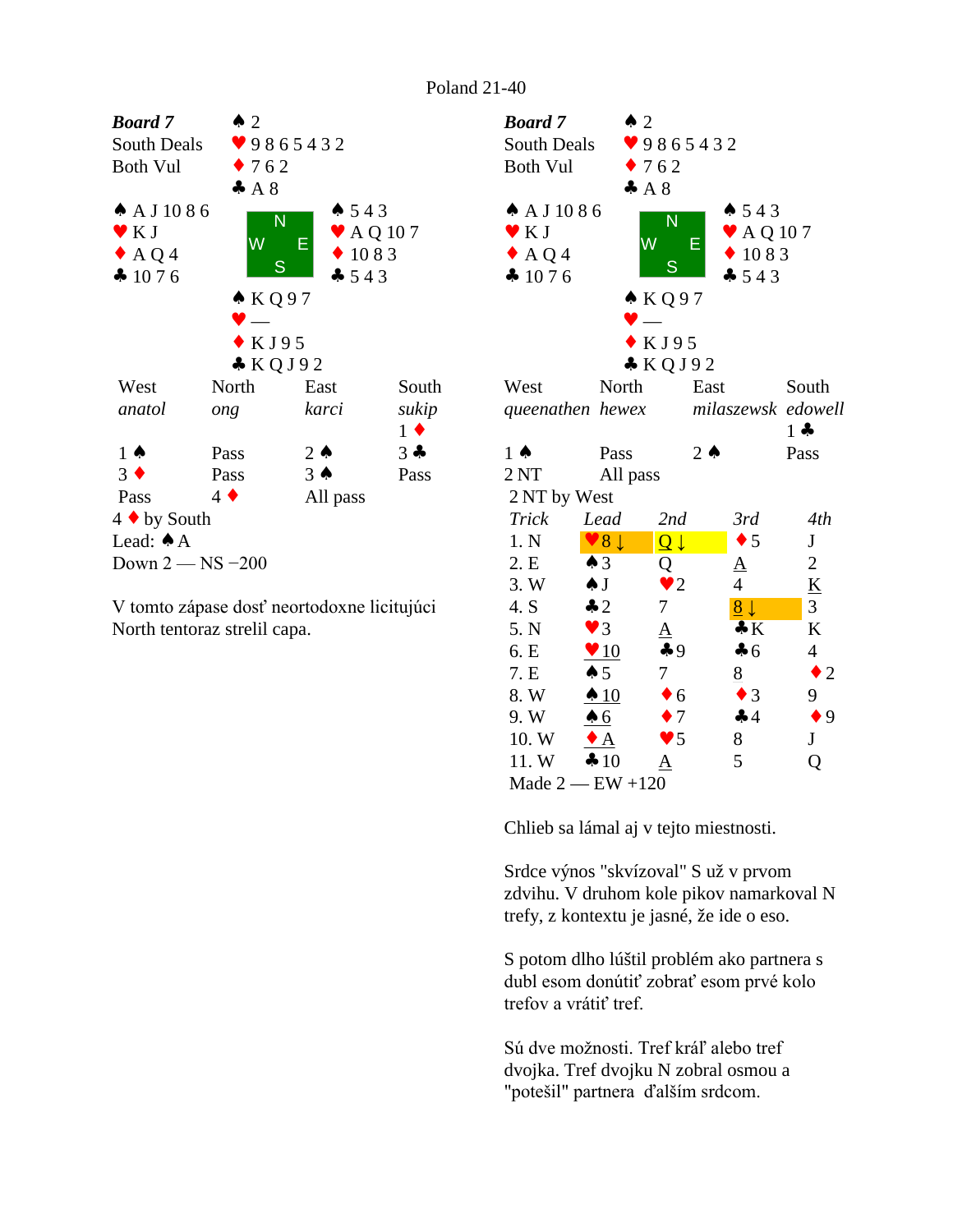| Board 9                    |                               | $\bullet K1053$             |                      |                                      | Boc             |
|----------------------------|-------------------------------|-----------------------------|----------------------|--------------------------------------|-----------------|
| North Deals                |                               | $\vee$ Q984                 |                      |                                      | N <sub>O1</sub> |
| E-W Vul                    | $-72$                         | $\bullet$ QJ9               |                      |                                      | $E-V$           |
| 498                        |                               | N                           | $A \land Q \cup 6$   |                                      | $\clubsuit$     |
| $\blacktriangleright$ A652 |                               | W                           | $\bullet$ K 7        |                                      | $\prime$ /      |
| 10543                      |                               | E                           | 762                  |                                      |                 |
| K94                        |                               | S                           | $\clubsuit$ J 10 6 5 |                                      | $\clubsuit$ ]   |
|                            |                               | 742                         |                      |                                      |                 |
|                            |                               | $\blacktriangledown$ J 10 3 |                      |                                      |                 |
|                            |                               | AK8                         |                      |                                      |                 |
|                            |                               | $A$ AQ83                    |                      |                                      |                 |
| West                       | North                         |                             | East                 | South                                | We              |
| anatol                     | ong                           |                             | karci                | sukip                                | que             |
|                            | Pass                          | $1 -$                       |                      | Dbl                                  |                 |
| Pass                       | $1 \vee$                      |                             | All pass             |                                      | Pas             |
| $1 \bullet$ by North       |                               |                             |                      |                                      | 1 <sub>N</sub>  |
| Trick                      | Lead                          | 2nd                         | 3rd                  | 4th                                  | $\mathbf{1}$    |
| 1.E                        | $\triangle$ $\perp\downarrow$ | $\overline{c}$              | 9                    | 5                                    | 1 <sub>l</sub>  |
| 2. E                       | $\clubsuit Q$                 | $\overline{4}$              | 8                    | $\underline{\underline{\mathsf{K}}}$ | Tr              |
| 3. N                       | $\blacktriangledown$ 4        | $\underline{K}$             | 3                    | $\overline{2}$                       | 1.              |
| 4. E                       | $\clubsuit$ J                 | $\tau$                      | $\bullet$ 4          | 3                                    | 2.              |
| 5. E                       | $\clubsuit$ 6                 | $\sqrt{10}$                 | $\clubsuit$ 9        | 10                                   | 3.1             |
| 6. S                       | $\blacktriangledown$ J        | 5                           | Q                    | 7                                    | 4.              |
| 7. N                       | $\blacktriangledown 9$        | $\bullet$ 6                 | $\clubsuit$ 3        | ${\underline{\rm A}}$                | 5.              |
| 8. W                       | $\bullet$ 3                   | $\underline{\mathbf{J}}$    | $\overline{2}$       | 8                                    | 6.              |
| 9. N                       | $\bullet$ 8                   | 45                          | $\clubsuit 8$        | $\epsilon$                           | 7.              |
| 10. N                      | $\clubsuit$ 2                 | 6                           | Q                    | $\underline{\mathbf{K}}$             | 8.1             |
| 11.W                       | $\bullet$ 5                   |                             |                      |                                      | 9.1             |
|                            | Made $2$ $-$ NS +110          |                             |                      |                                      | 10              |

Napchané už v prvom zdvihu.

Aj keď pik výnos má určitú logiku na základe informačnej kontry hráča S, tak platí, že pokiaľ má pik kráľa S, tak nikto od Eastu nechce, aby na to prišiel na výnose proti záväzku jedno srdce.

| <b>Board</b> 9<br>North Deals<br>E-W Vul | $\bullet$ QJ9<br>$-72$ | $\bullet K1053$<br>$\vee$ Q984 |                                  |                                   |
|------------------------------------------|------------------------|--------------------------------|----------------------------------|-----------------------------------|
| 498                                      |                        | N                              | $A \bigcirc A$                   |                                   |
| $\blacktriangleright$ A652               | W                      | Ε                              | $\mathbf{v}$ K 7                 |                                   |
| $\bullet$ 10543                          |                        | S                              | 762                              |                                   |
| K94                                      |                        |                                | $\clubsuit$ J 10 6 5             |                                   |
|                                          | 742                    |                                |                                  |                                   |
|                                          |                        | $\blacktriangledown$ J 10 3    |                                  |                                   |
|                                          |                        | AK8                            |                                  |                                   |
|                                          |                        | AQQ83                          |                                  |                                   |
| West                                     | North                  | East                           |                                  | South                             |
| queenathen hewex                         |                        |                                |                                  | milaszewsk edowell                |
|                                          | Pass                   | Pass                           |                                  | $1 -$                             |
| Pass                                     | $1 \vee$               | Dbl                            |                                  | $Rdbl!$ <sup>1</sup>              |
| 1 <sub>NT</sub>                          | All pass               |                                |                                  |                                   |
| 1.3h<br>1 NT by West                     |                        |                                |                                  |                                   |
| Trick                                    | Lead                   | 2nd                            | 3rd                              | 4th                               |
| 1. N                                     | $\blacktriangledown$ 4 | 7                              | 10                               |                                   |
| 2. W                                     | $\clubsuit$ 9          | 10                             |                                  | $\underline{A}$<br>$\overline{4}$ |
| 3.E                                      | $\clubsuit$ J          |                                | $\overline{Q}$<br>$\overline{4}$ | $\overline{7}$                    |
| 4. S                                     | $\blacktriangledown$ 3 |                                | 8                                | $\underline{\mathbf{K}}$          |
| 5. E                                     | $\clubsuit$ 5          | $\frac{A}{2}$<br>3             | $\overline{6}$                   | $\overline{c}$                    |
| 6. W                                     | $\cdot K$              | $\bullet$ 9                    | 6                                | 8                                 |
| 7. W                                     | $\clubsuit 8$          | 3                              | $\underline{\mathbf{J}}$         |                                   |
| 8. E                                     | $\triangle A$          | $\overline{7}$                 | $\blacktriangledown$ 5           | $rac{2}{5}$                       |
| 9. E                                     | $\clubsuit 10$         | $\overline{Q}$                 | $\blacktriangledown 6$           | $\bullet$ J                       |
| 10. S                                    | $\bullet$ 8            | 3                              | Q                                | $\overline{c}$                    |
| 11. N                                    | $\triangle K$          |                                |                                  |                                   |
| Made $1 - EW +90$                        |                        |                                |                                  |                                   |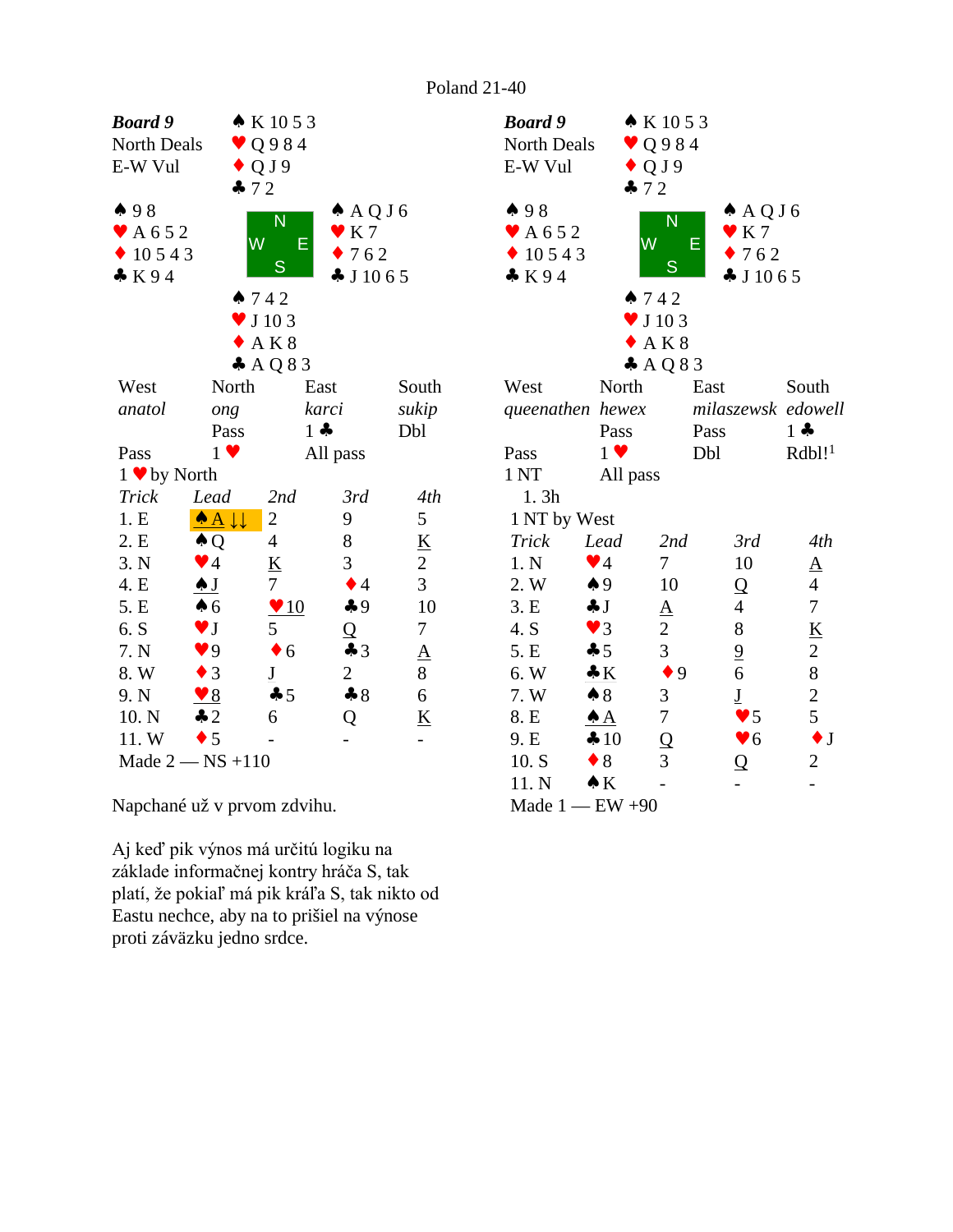

Spomínaný N zalicitoval tentoraz 2trefy a trafil Jackpot v podobe dvoch pikov. Nuž kto vie, ten vie.



1nt sa dal splniť, aj keď sa neuhádnu v prvom zdvihu trefy. Treba zobrať pik kráľa hraného v šiestom zdvihu, zahrať srdce impas na správnu stranu a potom pikou poslat West na nútený výnos.

Bolo by to bravúrne, ale dosť double dummy.

Poland 21-40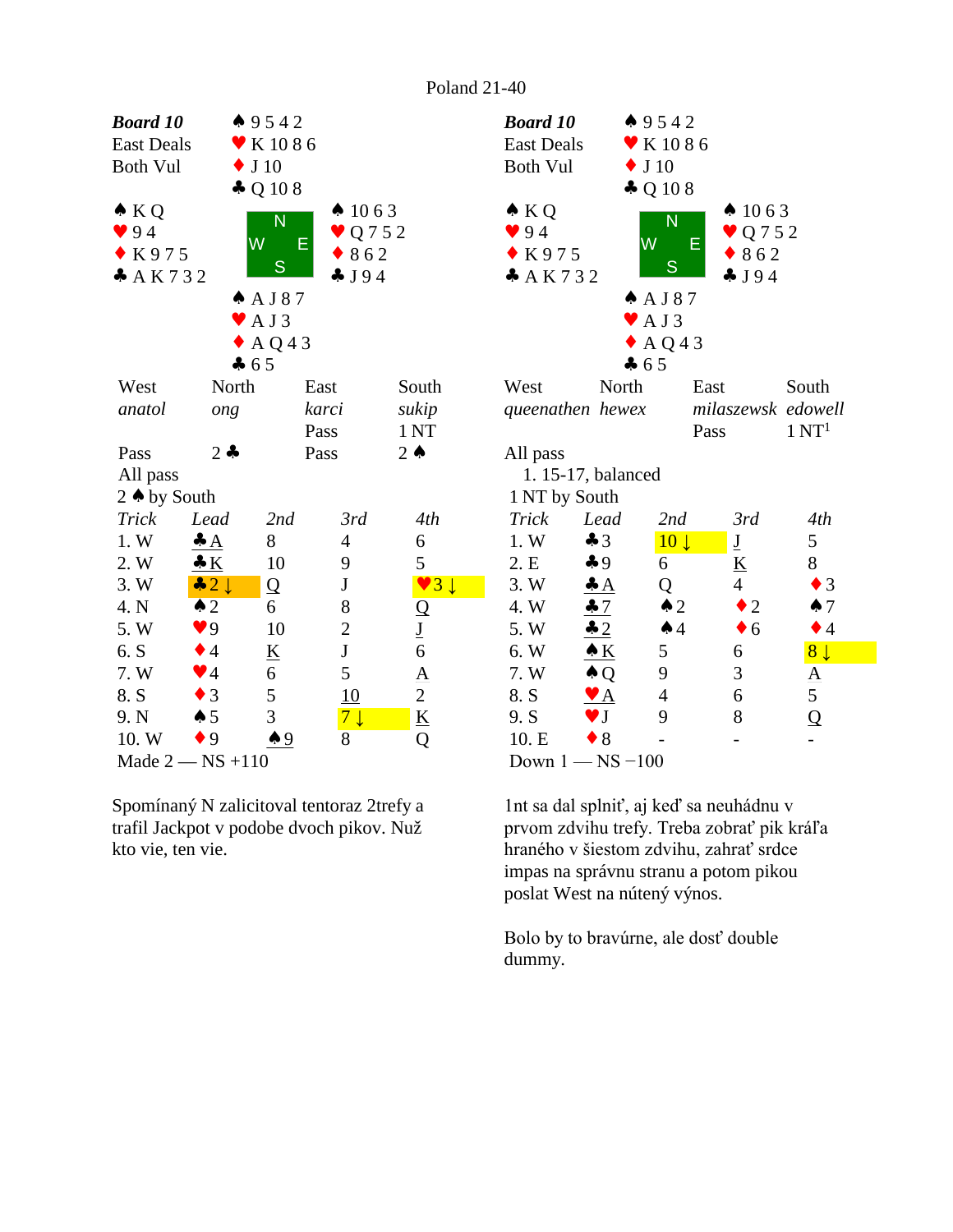

| <b>Board 11</b>                     |                        | $\bullet$ K 8 4          |                                |                          |  |
|-------------------------------------|------------------------|--------------------------|--------------------------------|--------------------------|--|
| South Deals                         |                        | $\vee$ Q963              |                                |                          |  |
| None Vul                            | $\bullet$ AQ           |                          |                                |                          |  |
|                                     |                        | K764                     |                                |                          |  |
| $\spadesuit$ J 10 7 6 3             |                        |                          | $\bullet 52$                   |                          |  |
| $\blacktriangleright$ A             |                        | N                        | $\blacktriangleright$ K 10 5 2 |                          |  |
| $\bullet$ K9432                     | W                      | E                        | $\bullet$ J 1075               |                          |  |
| A8                                  |                        | S                        | $\clubsuit$ QJ9                |                          |  |
|                                     |                        | $A \land Q$ 9            |                                |                          |  |
|                                     |                        | $\bullet$ J874           |                                |                          |  |
|                                     | $\bullet$ 86           |                          |                                |                          |  |
|                                     |                        | $\clubsuit$ 10532        |                                |                          |  |
| West                                | North                  | East                     |                                | South                    |  |
|                                     |                        |                          |                                |                          |  |
| queenathen hewex milaszewsk edowell |                        |                          |                                |                          |  |
|                                     |                        |                          |                                | Pass                     |  |
| $1 \spadesuit$                      | Dbl                    | Pass                     |                                | $2 \vee$                 |  |
| All pass                            |                        |                          |                                |                          |  |
| $2 \cdot by South$                  |                        |                          |                                |                          |  |
| <b>Trick</b>                        | Lead                   | 2nd                      | 3rd                            | 4th                      |  |
| 1. W                                | $\triangle$ J          | $\overline{4}$           | 5                              | Q                        |  |
| 2. S                                | $\blacktriangledown$ 4 | $\underline{A}$          | 3                              | $\overline{c}$           |  |
| 3. W                                | $\clubsuit$ 6          | $\underline{K}$          | $\overline{c}$                 | 9                        |  |
| 4. N                                | $\vee$ Q               | $\underline{\mathbf{K}}$ | $\overline{7}$                 | $\bullet$ 2              |  |
| 5. E                                | $\clubsuit$ 9          | 3                        |                                | $\overline{4}$           |  |
| 6. W                                | $\spadesuit$ 7         | 8                        | 5                              | A                        |  |
| 7. E                                | $\clubsuit$ Q          | 5                        | $\frac{A}{\bullet}$            | $\underline{\mathbf{K}}$ |  |
| 8. N                                | 9 <sup>q</sup>         | 10                       | $\underline{\mathbf{J}}$       | $\triangle$ 3            |  |
| 9. S                                | $\clubsuit$ 2          | $\bullet$ 3              | 6                              | $\underline{\mathbf{J}}$ |  |
| Made $2$ — NS +110                  |                        |                          |                                |                          |  |

N informačnú kontru nevynechal a tak sme zapísali na oboch stoloch.

Poland 21-40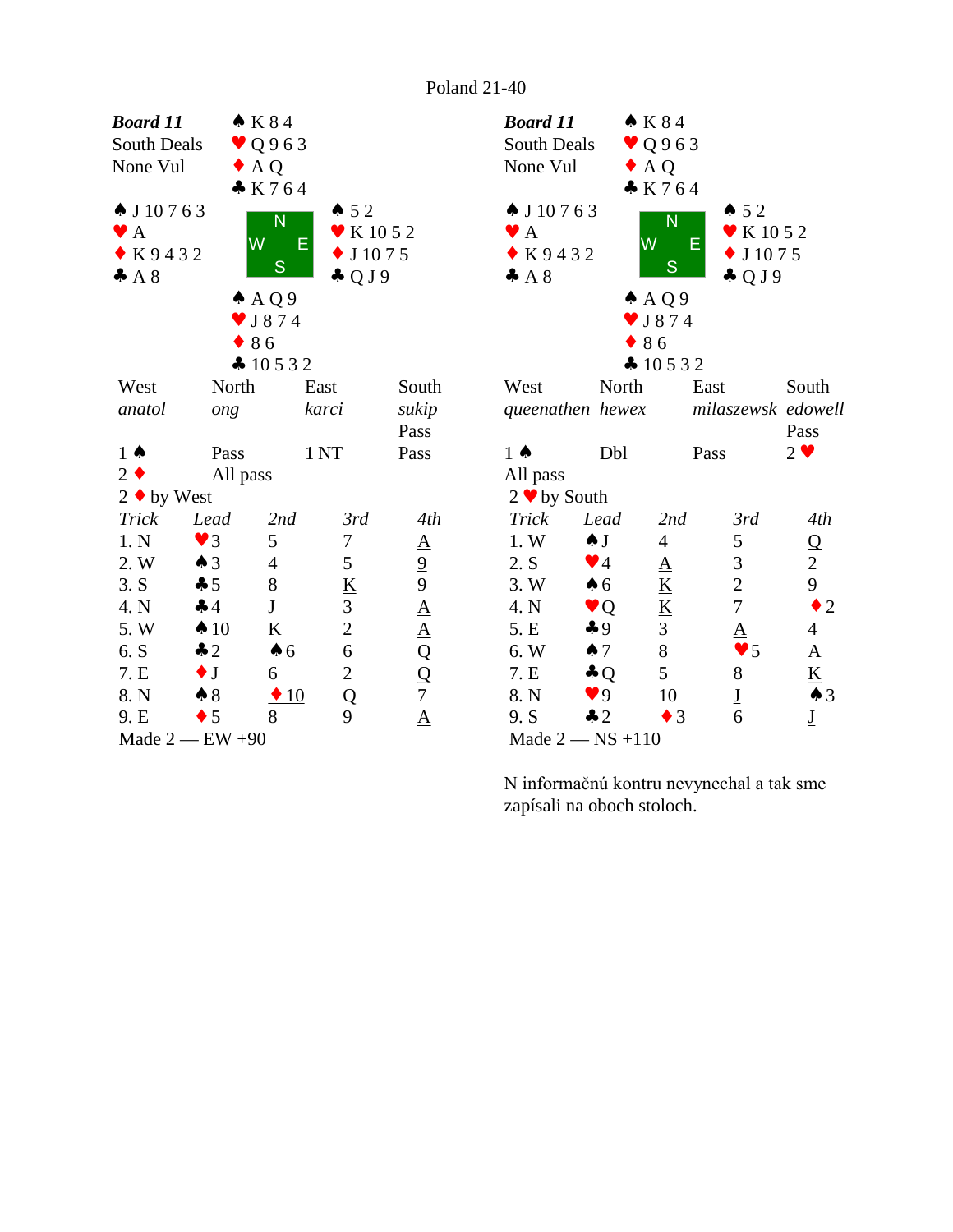

Osobne preferujem otvorenie 1nt s listom Westu. Po zásahu na dvoch M prišli pekné 2srdcia od Eastu. West by asi zase mohol licitovať viac ako 2nt, ale East sa nedal a dotlačil rozdanie do hry.

| <b>Board 12</b>     |                        | $\bullet$ J9874             |                          |                        |  |
|---------------------|------------------------|-----------------------------|--------------------------|------------------------|--|
| <b>West Deals</b>   |                        | $\blacktriangleright$ AJ643 |                          |                        |  |
| N-S Vul             |                        |                             |                          |                        |  |
|                     |                        | K95                         |                          |                        |  |
| $\triangle Q6$      |                        |                             | A K 32                   |                        |  |
| $\bullet$ KQ7       |                        | N                           | 95                       |                        |  |
| $\triangle$ AQJ1063 |                        | W<br>Е                      | $\bullet$ K 8 4 2        |                        |  |
| $\clubsuit$ J4      |                        | S                           | $\clubsuit$ Q 107        |                        |  |
|                     |                        | $\spadesuit$ 105            |                          |                        |  |
|                     |                        | 1082                        |                          |                        |  |
|                     |                        | 975                         |                          |                        |  |
|                     |                        | A8632                       |                          |                        |  |
| West                | North                  |                             | East                     | South                  |  |
| queenathen hewex    |                        |                             | milaszewsk edowell       |                        |  |
| 1 <sub>NT</sub>     | $2 \bullet 1$          |                             | Dbl                      | Pass                   |  |
| Pass                | $2 \vee$               |                             | Pass                     | Pass                   |  |
| $3 \bullet$         | Pass                   |                             | $3 \vee$                 | Dbl                    |  |
| 3 NT                | All pass               |                             |                          |                        |  |
| 1. Majors           |                        |                             |                          |                        |  |
| 3 NT by West        |                        |                             |                          |                        |  |
| <b>Trick</b>        | Lead                   | 2nd                         | 3rd                      | 4th                    |  |
| 1. N                | 3 <sup>1</sup>         | 9                           | 10                       | K                      |  |
| 2. W                | 3                      | $\clubsuit 8$               | $\underline{\mathbf{K}}$ | $\tau$                 |  |
| 3. E                | $\overline{2}$         | 5                           | $\underline{A}$          | 45                     |  |
| 4. W                | $\bullet$ Q            | $\spadesuit$ 4              | $\overline{4}$           | 9                      |  |
| 5. W                | $\bullet$ J            | $\blacktriangledown$ 4      | 8                        | $\clubsuit$ 3          |  |
| 6. W                | $\triangle$ 10         | $\clubsuit$ 9               | $\blacktriangledown$ 5   | $\clubsuit$ 2          |  |
| 7. W                | $\bullet$ 6            | $\blacktriangledown 6$      | 47                       | $\clubsuit$ 6          |  |
| 8. W                | $\triangle Q$          | 7                           | $\overline{2}$           | 5                      |  |
| 9. W                | $\clubsuit$ 6          | 9                           | $\overline{\mathbf{A}}$  | 10                     |  |
| 10. E               | $\bullet K$            | $\clubsuit 8$               | $\clubsuit$ 4            | J                      |  |
| 11. E               | $\triangle$ 3          | $\bullet$ 2                 | $\clubsuit$ J            | $\blacktriangledown$ J |  |
| 12. E               | 410                    | <u>A</u>                    | $\blacktriangledown$     | K                      |  |
| 13. S               | $\blacktriangledown 8$ | Q                           | ${\underline{\rm A}}$    | $\clubsuit Q$          |  |
|                     | Made $5 - EW +460$     |                             |                          |                        |  |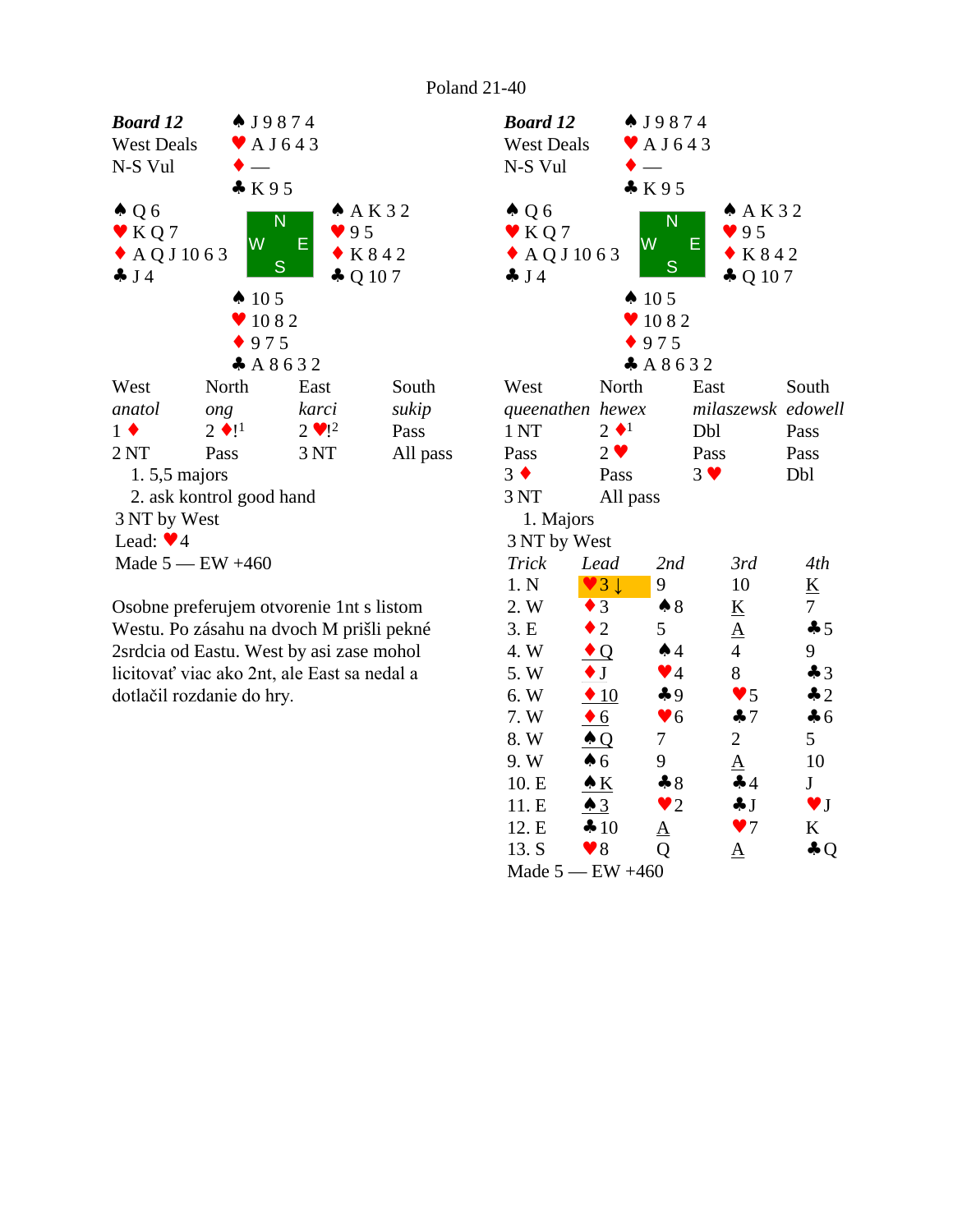| Board 13          |                          | $\triangle$ J 2       |                                           |                          | <b>Boa</b>               |
|-------------------|--------------------------|-----------------------|-------------------------------------------|--------------------------|--------------------------|
| North Deals       |                          | $\tau$                |                                           |                          | Nor                      |
| <b>Both Vul</b>   |                          | $\bullet$ KQ74        |                                           |                          | Bot                      |
|                   |                          | J97632                |                                           |                          |                          |
| $\bullet$ K 107   |                          | Ñ                     | 496543                                    |                          | $\bullet$ F              |
| $\bullet$ J854    |                          | $\overline{\text{W}}$ | A 9 3<br>Ε                                |                          | $\blacktriangledown$ J   |
| A 8               |                          | S                     | J 3 2                                     |                          | $\overline{\mathcal{L}}$ |
| $\clubsuit$ 10854 |                          |                       | $\bullet$ KQ                              |                          | $\clubsuit$ 1            |
|                   |                          | $A \land Q \$         |                                           |                          |                          |
|                   |                          | $\bullet$ KQ 1062     |                                           |                          |                          |
|                   |                          | 10965                 |                                           |                          |                          |
|                   |                          | $\clubsuit$ A         |                                           |                          |                          |
| West              | North                    |                       | East                                      | South                    | We:                      |
| anatol            | ong                      |                       | karci                                     | sukip                    | que                      |
|                   | Pass                     |                       | Pass                                      | $1 \vee$                 |                          |
| Pass              | 1 <sub>NT</sub>          |                       | Pass                                      | 2NT                      | Pas:                     |
| All pass          |                          |                       |                                           |                          | All                      |
| 2 NT by North     |                          |                       |                                           |                          | $2 \triangleleft$        |
| <b>Trick</b>      | Lead                     | 2nd                   | 3rd                                       | 4th                      | Tri                      |
| 1.E               | $\clubsuit$ 6            | 8                     | 10 <sub>1</sub>                           | $\underline{\mathbf{J}}$ | 1.                       |
| 2. N              | $\blacktriangledown$     | 3                     | K                                         | $\overline{4}$           | 2.                       |
| 3. S              | $\bullet$ 9              | 8                     | $4 \downarrow \downarrow$                 | $\underline{\mathbf{J}}$ | 3.1                      |
| 4. E              | $\triangle$ 3            | Q                     | K                                         | $\overline{c}$           | 4.                       |
| 5. W              | $\spadesuit$ 7           | $\clubsuit$ 2         | 9                                         |                          | 5.                       |
| 6. S              | $\bullet$ 5              | $\underline{A}$       | Q                                         | $rac{A}{2}$              | 6.                       |
| 7. W              | $\overline{5}\downarrow$ | $\clubsuit$ 6         | $\underline{A}$                           | $\overline{c}$           | 7.                       |
| 8. E              | $\spadesuit$ 5           | $\bullet$ 6           | 44                                        | $\clubsuit$ 3            | 8.1                      |
| 9. E              | $\clubsuit$ 4            | 10                    | $-5$                                      | 47                       | 9.3                      |
| 10. E             | $\clubsuit K$            |                       |                                           |                          | $M\varepsilon$           |
|                   | Down $1 - NS - 100$      |                       |                                           |                          |                          |
|                   |                          |                       |                                           |                          | Kľu                      |
|                   |                          |                       | S má problém s rebidom v druhom kole, ale |                          |                          |
|                   | 2 NT sú neštandardné.    |                       |                                           |                          |                          |
|                   |                          |                       |                                           |                          |                          |
|                   |                          |                       |                                           |                          |                          |

Záväzok poráža len pik výnos, ale na porazenie West musí zobrať zdvih a vrátiť pik. Zohrávka ako aj obrana však stále nie je ani potom jednoduchá, a tak N napokon padol, pričom obrana jeden zdvih ešte stratila.

| <b>Board 13</b><br><b>North Deals</b>                                     | $\triangle$ J 2<br>$\bullet$ 7 |                                      |                                                            |                          |  |
|---------------------------------------------------------------------------|--------------------------------|--------------------------------------|------------------------------------------------------------|--------------------------|--|
| <b>Both Vul</b>                                                           |                                | $\bullet$ KQ74<br>$\clubsuit$ J97632 |                                                            |                          |  |
| $\bullet$ K 107<br>$\bullet$ J854<br>$\triangle$ A 8<br>$\clubsuit$ 10854 | W                              | N<br>Е<br>S<br>$A \land Q \$         | 496543<br>$\blacktriangleright$ A93<br>J32<br>$\bullet$ KQ |                          |  |
|                                                                           | $\clubsuit$ A                  | $\bullet$ KQ 1062<br>10965           |                                                            |                          |  |
| West                                                                      | North                          | East                                 |                                                            | South                    |  |
| queenathen hewex                                                          |                                |                                      |                                                            | milaszewsk edowell       |  |
|                                                                           | Pass                           | Pass                                 |                                                            | $1 \vee$                 |  |
| Pass                                                                      | 1 <sub>NT</sub>                | Pass                                 |                                                            | $2 \bullet$              |  |
| All pass                                                                  |                                |                                      |                                                            |                          |  |
| $2 \cdot by South$                                                        |                                |                                      |                                                            |                          |  |
| <b>Trick</b>                                                              | Lead                           | 2nd                                  | 3rd                                                        | 4th                      |  |
| 1. W                                                                      | $\bullet$ A                    | $\overline{4}$                       | $\overline{c}$                                             | 5                        |  |
| 2. W                                                                      | $\bullet$ 8                    | $\overline{Q}$                       | 3                                                          | 6                        |  |
| 3. N                                                                      | $\blacktriangledown$           | 3                                    | $\underline{K}$                                            | 5                        |  |
| 4. S                                                                      | $\bullet$ 2                    | $\overline{4}$                       | $\bullet$ 7                                                | 9                        |  |
| 5. N                                                                      | $\triangle$ J                  | 3                                    | 8                                                          | $\underline{\mathbf{K}}$ |  |
| 6. W                                                                      | $\clubsuit 8$                  | 9                                    |                                                            | $\underline{A}$          |  |
| 7. S                                                                      | $\bullet$ 9                    | $\blacktriangledown 8$               | $\frac{Q}{K}$                                              | $\mathbf{J}$             |  |
| 8. N                                                                      | $\triangle$ 2                  | 4                                    | $\overline{\mathbf{A}}$                                    | $\overline{7}$           |  |
| 9. S                                                                      | $\blacktriangledown Q$         | J                                    | $\clubsuit$ 2                                              | $\underline{A}$          |  |
| Made $4 - NS + 130$                                                       |                                |                                      |                                                            |                          |  |

Kľudné 2kára a 10 zdvihov.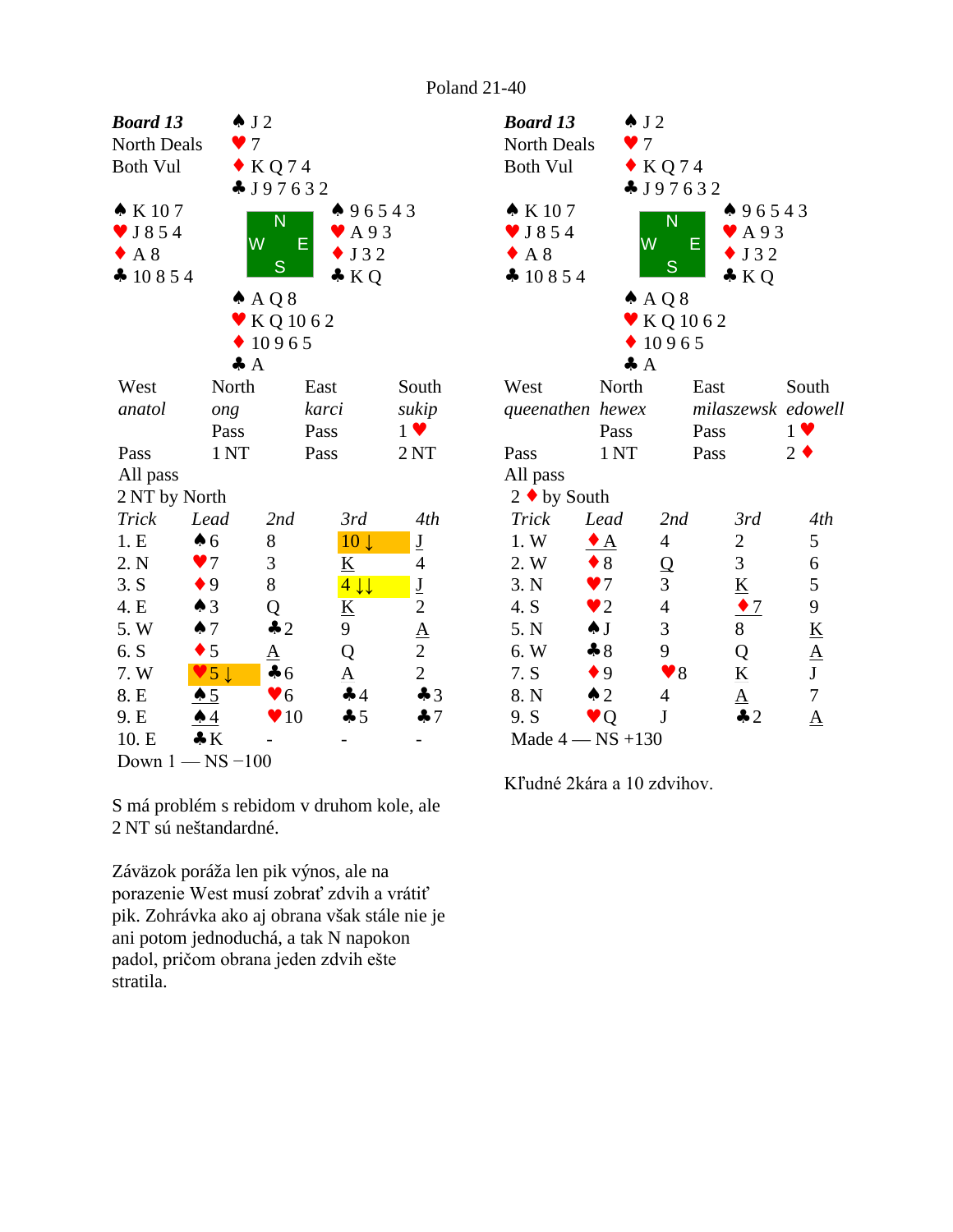| <b>Board 14</b><br><b>East Deals</b><br>None Vul   |                                      | $\blacktriangleright$ AJ93<br>$+AK652$                                               |                                       |                               | <b>Boar</b><br>East<br>None                                |
|----------------------------------------------------|--------------------------------------|--------------------------------------------------------------------------------------|---------------------------------------|-------------------------------|------------------------------------------------------------|
| $\triangle Q$ J 10964<br>$\bullet$ 64<br>8<br>KQ53 |                                      | 410876<br>N<br>$\overline{\mathsf{W}}$<br>S<br>K7532<br>$\blacktriangleright$ K 1082 | AA8<br>Q 7 5<br>Е<br>$-942$           | Q J 10 9 4                    | $\clubsuit Q$<br>$\bullet$ 6<br>$\bullet$ 8<br>$\bullet K$ |
|                                                    |                                      | 73                                                                                   |                                       |                               |                                                            |
| West<br>anatol                                     | North<br>ong                         | $\clubsuit$ A J                                                                      | East<br>karci                         | South<br>sukip                | West<br>quee                                               |
| Pass<br>Pass                                       | $2 - 1$<br>$4$ $\blacktriangledown$  |                                                                                      | Pass<br>Pass<br>All pass              | $1 \spadesuit$<br>$2 \bullet$ | Pass<br>Pass                                               |
| 4 v by South                                       |                                      |                                                                                      |                                       |                               | $4 \vee$                                                   |
| Trick                                              | Lead                                 | 2nd                                                                                  | 3rd                                   | 4th                           | <b>Tric</b>                                                |
| 1.W                                                | $\bullet$ 8                          | $\underline{A}$                                                                      | $\overline{4}$                        | 3                             | 1. W                                                       |
| 2. N                                               | $\bullet K \downarrow$               | Q                                                                                    | 7                                     | $\vee$ 4                      | 2. S                                                       |
| 3. W                                               | $\bullet K \downarrow$               | 6                                                                                    | 9                                     | $\frac{A}{7}$                 | 3. N                                                       |
| 4. S                                               | $\mathbf{v}$ K                       | 6                                                                                    | 3                                     |                               | 4. N                                                       |
| 5. S                                               | $\sqrt{2}$                           | $\spadesuit$ 4                                                                       | $\frac{\mathbf{A}}{\mathbf{J}}$       | 5                             | 5. W                                                       |
| 6. N                                               | $-8$                                 | $\overline{c}$                                                                       |                                       | $\overline{Q}$                | 6. E                                                       |
| 7. W                                               | $\clubsuit$ 3                        | $\overline{1}$                                                                       | $\overline{4}$                        | $\triangle$ 2                 | 7. S                                                       |
| 8. N                                               | $-10$                                | 8 <sup>1</sup><br>$\spadesuit$                                                       | $\triangle$ 3                         | 5                             | 8. E                                                       |
| 9. N                                               | $\overline{2}$<br>٠                  | 9                                                                                    | $\sqrt{8}$                            | $\spadesuit$ 6                | 9. N                                                       |
| 10. S                                              | $\spadesuit 5$                       | 9                                                                                    | $\sqrt{9}$                            | A                             | 10.                                                        |
| 11. N                                              | $\bullet$ 5                          | 10                                                                                   | $\sqrt{10}$                           | $\spadesuit$ 10               | 11.1                                                       |
| 12. S                                              | $\triangle K$                        | $\mathbf J$                                                                          | $\bullet$ 6<br>$\blacktriangledown$ J | $\bullet$ J                   | 12.                                                        |
| 13. S                                              | $\spadesuit$ 7<br>Made $4 - NS +420$ | Q                                                                                    |                                       | $\vee Q$                      | 13.<br>Dow                                                 |
|                                                    |                                      |                                                                                      |                                       |                               |                                                            |

West vyniesol normálne károveho singla. Aj tu hlavný hráč stiahol károveho kráľa a keď mu ho prebili, tak už splniť nemôže.

Žiaľ West si nebol istý károvými markami partnera a keď usúdil, že má tref eso, tak zahral tref kráľa.

Teraz má hlavný hráč splnené, keby nezahral dve kolá srdcí. Tak sa ale stalo a záväzok je mínus jedna. Ale West si potom vysingloval pik eso a tak si S jedným pikovým prebitkom vypracoval zdvih na pik kráľa....

| <b>Board 14</b>                                              |                            |                        |                                                      |                                                                                           |  |  |
|--------------------------------------------------------------|----------------------------|------------------------|------------------------------------------------------|-------------------------------------------------------------------------------------------|--|--|
| <b>East Deals</b>                                            |                            | A J 9 3                |                                                      |                                                                                           |  |  |
| None Vul                                                     |                            | AK652                  |                                                      |                                                                                           |  |  |
|                                                              |                            | 410876                 |                                                      |                                                                                           |  |  |
| $\triangle Q$ J 10964<br>$\bullet$ 64<br>$\bullet$ 8<br>KQ53 | W                          | N<br>Ε<br>S            | $\spadesuit$ A 8<br>$\vee$ Q 7 5<br>QJ1094<br>$-942$ |                                                                                           |  |  |
| ▲ K7532                                                      |                            |                        |                                                      |                                                                                           |  |  |
|                                                              |                            | K 1082                 |                                                      |                                                                                           |  |  |
|                                                              | 73                         |                        |                                                      |                                                                                           |  |  |
|                                                              | $\clubsuit$ A J            |                        |                                                      |                                                                                           |  |  |
| West                                                         | North                      | East                   |                                                      | South                                                                                     |  |  |
| queenathen hewex<br>milaszewsk edowell                       |                            |                        |                                                      |                                                                                           |  |  |
|                                                              |                            | Pass                   |                                                      | $1 \spadesuit$                                                                            |  |  |
| Pass                                                         | $2 \bullet$                | Pass                   | $2 \vee$                                             |                                                                                           |  |  |
| Pass                                                         | $4 \vee$                   | All pass               |                                                      |                                                                                           |  |  |
| 4 ♥ by South                                                 |                            |                        |                                                      |                                                                                           |  |  |
| Trick                                                        | Lead                       | 2nd                    | 3rd                                                  | 4th                                                                                       |  |  |
| 1.W                                                          | $\blacktriangledown 6$     | 3                      | 5                                                    | $\underline{8}$                                                                           |  |  |
| 2. S                                                         | $\triangle$ 3              | $\overline{4}$         | $\blacktriangledown$ 9                               | 8                                                                                         |  |  |
| 3. N                                                         | $\bullet$ A                | $\overline{4}$         | 3                                                    | 8                                                                                         |  |  |
| 4. N                                                         | $\bullet K \downarrow$     | 10                     | 7                                                    | $\bullet$ 4                                                                               |  |  |
| 5.W                                                          | $\clubsuit Q$              | $\bullet$ 2            | ${\underline{\rm A}}$                                | $rac{2}{5}$                                                                               |  |  |
| 6. E                                                         | $\bullet$ Q                | $\bullet$ 2            | $\clubsuit$ 6                                        |                                                                                           |  |  |
| 7. S                                                         | $\bullet K \downarrow$     | 9                      | $\clubsuit$ 6                                        |                                                                                           |  |  |
| 8. E                                                         | $Q \downarrow$             | 10                     | $\clubsuit$ 3                                        |                                                                                           |  |  |
| 9. N                                                         | $\clubsuit$ 7 $\downarrow$ | $\overline{2}$         | $J_{-}$                                              | $\frac{1}{\Delta}$<br>$\frac{\Delta}{\Delta}$<br>$\frac{\Delta}{\Delta}$<br>$\frac{1}{5}$ |  |  |
| 10. W                                                        | $\clubsuit$ J              | $\blacktriangledown$ J | $\bullet$ 9                                          |                                                                                           |  |  |
| 11. N                                                        | $\clubsuit 8$              | 9                      |                                                      | 5                                                                                         |  |  |
| 12. S                                                        | $\mathbf{V}$ $K$           | $\bullet K$            | $\bullet$ 6                                          | 44                                                                                        |  |  |
| 13. S                                                        | $\spadesuit$ 7             | 10                     | $\clubsuit$ 10                                       | $\bullet$ J                                                                               |  |  |
|                                                              | Down $2 - NS - 100$        |                        |                                                      |                                                                                           |  |  |

Tu prišiel srdcový výnos. Záväzok vyzerá dobre (aj keď bolo lepšie zahrať v prvom zdvohu zo stola vyššie srdce), dá sa narátať 10 zdvihov na krížové prebitky.

Takže S stiahol dve kára a keď mu prebili neskôr aj piku, tak padol dvakrát.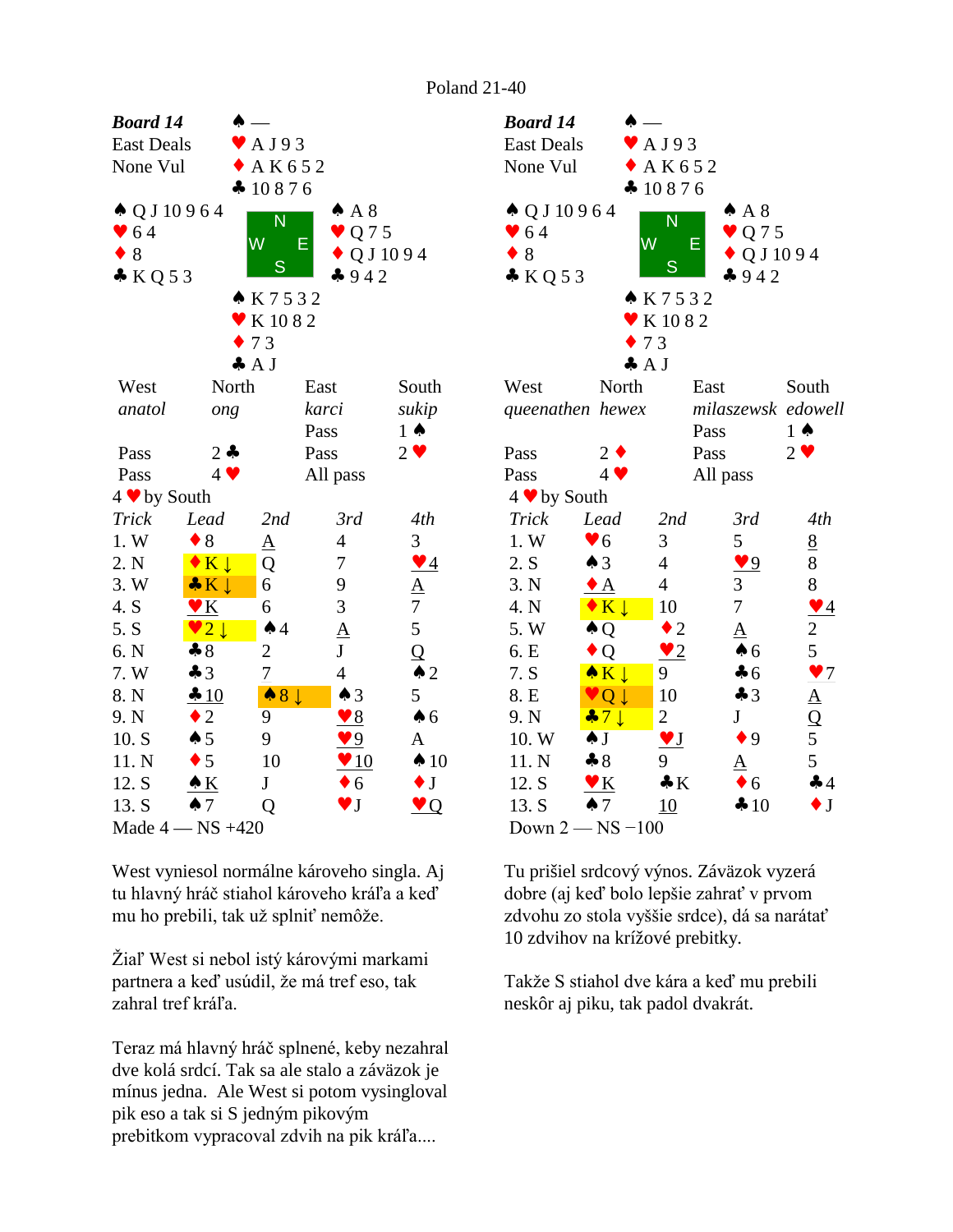

Toto je také "poľské" rozdanie... N licituje v druhej Staymana so 4333 a pasuje 2kára, pričom partner môže mať teoreticky aj dubla.

Aj keď je možné, že licitácia v druhej miestnosti je podopretá nejakými štatistickými analýzami, tak nás tiež nijako " nenadchla".

Možno sa to tak v Poľsku hráva, ale súperi nechcú byť ovcami a tak to vzbudzuje podozrenie.

| <b>Board 15</b>           |                           | 4953                         |                          |                    |  |
|---------------------------|---------------------------|------------------------------|--------------------------|--------------------|--|
| South Deals               |                           | 9763                         |                          |                    |  |
| N-S Vul                   |                           | $\bullet$ J97                |                          |                    |  |
|                           |                           | K1065                        |                          |                    |  |
| $\triangle Q 10 62$       |                           |                              | $\triangle$ KJ4          |                    |  |
| $\blacktriangleright$ AK9 |                           | N                            | $\bullet$ J8542          |                    |  |
| $\bullet$ Q 543           |                           | $\overline{\textsf{W}}$<br>E | $\bullet$ A              |                    |  |
| $-87$                     |                           | S                            | $-9432$                  |                    |  |
|                           |                           | A87                          |                          |                    |  |
|                           |                           | $\blacktriangledown Q$ 10    |                          |                    |  |
|                           |                           | $\bullet$ K 10862            |                          |                    |  |
|                           |                           | $\clubsuit$ AQJ              |                          |                    |  |
| West                      | North                     | East                         |                          | South              |  |
|                           | queenathen hewex          |                              |                          | milaszewsk edowell |  |
|                           |                           |                              |                          | 1 <sub>NT</sub>    |  |
| Pass                      | Pass                      | Dbl <sup>1</sup>             |                          | All pass           |  |
| 1. TO 8-11                |                           |                              |                          |                    |  |
| 1 NT × by South           |                           |                              |                          |                    |  |
| <b>Trick</b>              | Lead                      | 2nd                          | 3rd                      | 4th                |  |
| 1. W                      | 3 <sup>1</sup>            | $\mathbf J$                  | $\underline{A}$          | 2                  |  |
| 2. E                      | $\blacktriangledown$ 4    | Q                            | $\underline{K}$          | 3                  |  |
| 3. W                      | $\mathbf{v}$ $\mathbf{A}$ | 6                            | $\overline{2}$           | 10                 |  |
| 4. W                      | $\blacktriangledown 9$    | 7                            | $\underline{\mathbf{J}}$ | $\spadesuit$ 7     |  |
| 5. E                      | $\bullet$ 8               | $\bullet$ 6                  | $\clubsuit 8$            | $\bullet$ 7        |  |
| 6. E                      | <u>v 5</u>                | $\clubsuit 8$                | $\triangle$ 2            | $\spadesuit$ 3     |  |
| 7. E                      | $\spadesuit$ 4            | ${\underline{\rm A}}$        | 6                        | 5                  |  |
| 8. S                      | $\triangleq$              | 7                            | 5                        | $\overline{4}$     |  |
| 9. S                      | $\triangle Q$             | $\bullet$ 4                  | 6                        | 3                  |  |
| 10. S                     | $\clubsuit$ J             | $\spadesuit$ 10              | $\underline{\mathbf{K}}$ | 9                  |  |
| 11. N                     | $\div 10$                 | 2                            | $\bullet$ 8              | $\clubsuit Q$      |  |
| 12. N                     | $\bullet$ 9               | $\bullet K$                  | $\underline{\mathbf{K}}$ | 5                  |  |
| 13. S                     | $\div 10$                 | Q                            | $\clubsuit$ 9            | $\spadesuit$ J     |  |
|                           | Down $1$ — $\rm NS$ –200  |                              |                          |                    |  |